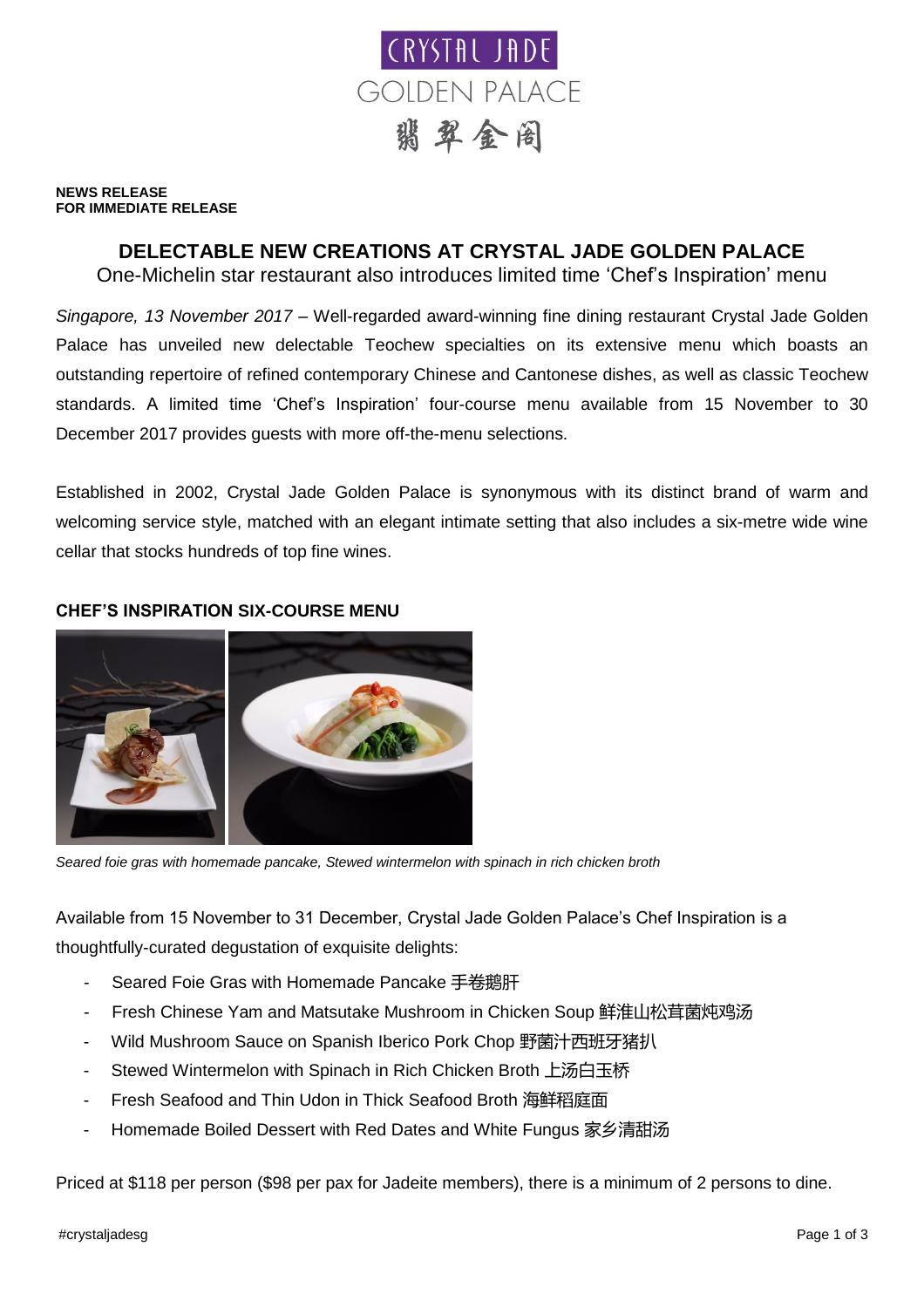### **NEW CHEF'S SPECIALITIES**

Showcasing the culinary prowess of Crystal Jade Golden Palace's team of chefs; each a master in a particular technique or type of cooking, the new creations are expertly-executed with pristine produce and ingredients, and artfully-presented for utmost enjoyment.

Noted for their characteristic light yet tasty and unassuming flavours, Crystal Jade Golden Palace's Teochew dishes have always been popular among diners.

#### **Braised Foie Gras 鹵水鹅肝 | \$28 regular**

Steeped in the robust master stock also used to prepare the restaurant's other bestselling soy-braised items, the foie gras slices take on the delicate notes of the spices used, as well as a beguiling savoury taste.

### **Australian Wagyu Beef Brisket in Clear Soup 澳洲和牛清汤腩 | \$38 regular**

A wholesome clear broth fortified with the goodness of premium wagyu beef brisket and radish *Idaikon* rendered after a long simmering period, this soup possesses nuances of spices such as star anise, coriander seeds, orange peel, as well as old ginger and peppercorns.



# **Classic Teochew Pomegranate Dumpling in thick Pumpkin Broth 金汤燕窝石榴棵 | \$38 per pax**

Delicate hand-wrapped nuggets enveloping a flavourful filling comprising Chinese ham strips, tofu cubes, celery, mushroom as well strands of bird's nest is paired with a velvety-smooth pumpkin soup.

### **Sautéed Shredded Chicken, Jellyfish and Yam with Chive 潮洲小炒王 | \$28 regular**

A quintessential Teochew-style rustic stir-fry, Crystal Jade Golden Palace's rendition consists thin strips of chicken flash-fried with dried shrimp, julienne of celery, capsicums, yellow chives, yam and jellyfish. Imbued with smoky 'wok-hei'; breath from the wok, this comforting home-style dish goes well with steaming white rice.

### **Classic Teochew Pomfret Fish 骨香鲳鱼 | \$48 regular**

A time-honoured dish that is ubiquitous on the menus of many fine Teochew restaurants, this luxe version presents pan-fried pomfret fish with olive vegetables, water chestnuts, baby corn and crowned with deepfried pomfret belly. Customers can also opt to enjoy the pomfret whole.